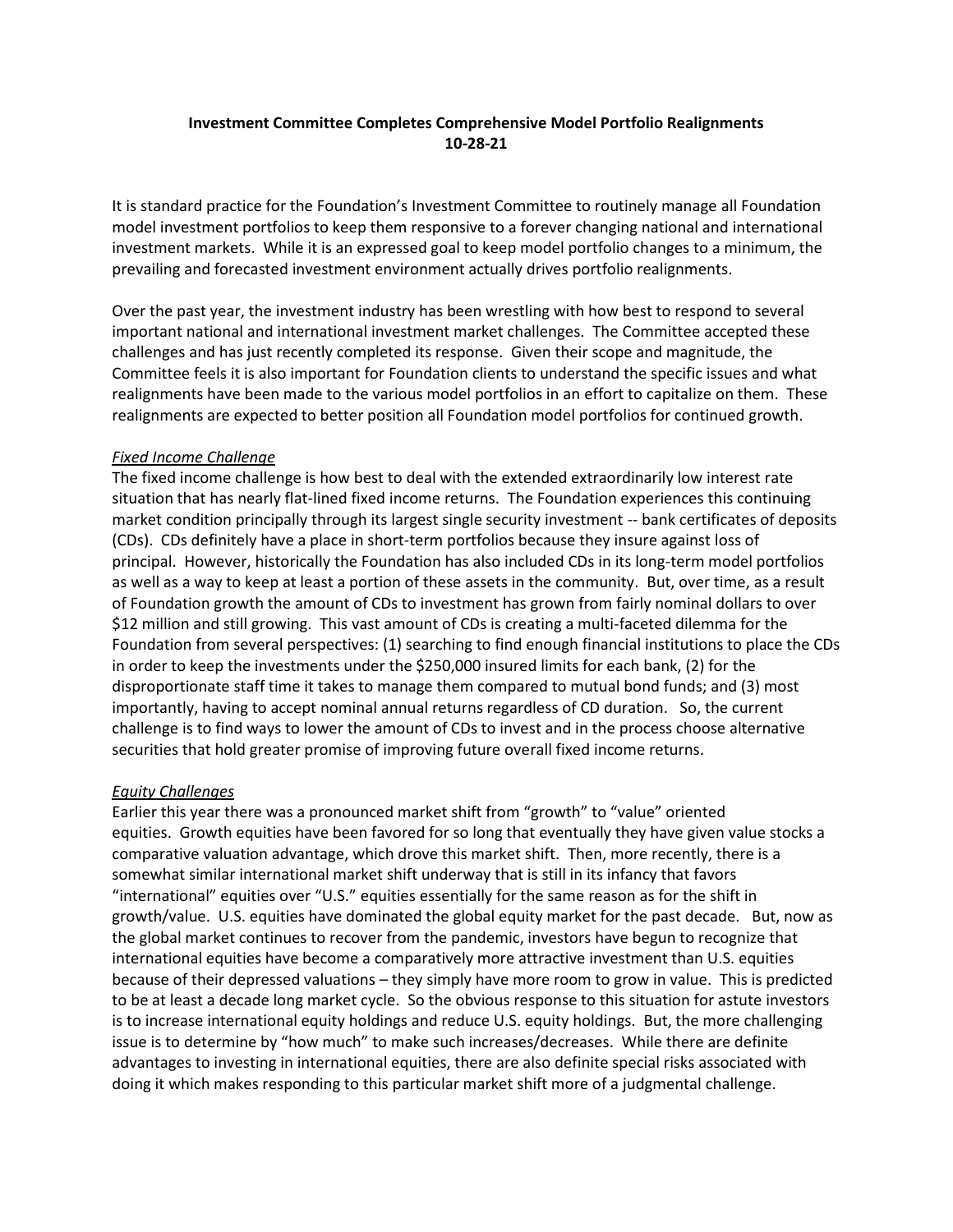#### *Investment Committee's Responses*

Each of the fixed income and equity challenges required separate research and analysis so facts could drive the response to the extent possible. But, as expected, there was no escaping the exercise of judgment and experience in determining each portfolio realignment decision.

The CD challenge was clearly the most difficult one because it impacted virtually all of the Foundation model portfolios. However, the Committee felt compelled to still strongly favor bank certificates of deposits for its two short-term portfolio models: Liquid and Measured-Risk because preservation of principle for these assets is of paramount importance whereas investment return is a secondary consideration.

The two-equity market shifts while similar in nature required quite difference research and analysis. The market shift from growth to value was comparatively easy to respond to and was done immediately earlier this year by reducing portfolio allocations to select growth/blend equity funds and adding sister value funds and this change has already proven to be a wise and prudent realignment. The U.S equity/international issue however required a more in-depth analytical approach and a higher degree of judgment.

What follows is a brief explanation of how each Foundation model portfolio has been realigned over the course of this year. Some implementation actions have already been taken while some will require more time and will be implemented gradually over the course of the coming months.

### *Short-Term Liquid Model Portfolio*

Earlier this year, the Committee chose to reduce its 95% investment allocation to CDs to 80% and shift this 15% allocation reduction to the conservative Vanguard Short-Term Inflation-Protected Securities Index fund for two reasons: (1) to help reduce the sheer amount of CDs that had to be purchased; and (2) to help give a modest financial return boost to the portfolio while still maintaining the very conservative posture of the portfolio. Both of these reasons are being achieved.

### *Short-Term Measured-Risk Model Portfolio*

This short-term conservative model was just introduced on January 1, 2021, but because of market conditions so far this year it has yielded disappointing results. This portfolio was developed to offer another option for investing short-term assets that could possibly risk a possible and likely temporary loss of principal with the reward being a doubling of the Liquid Model Portfolio performance. The financial objective of this fund was to exceed the prevailing interest rate of certificates of deposit by 2- 3% prior to applying the Foundation's applicable annual service fee. On a look-back historical basis the January 1 portfolio achieved its financial objective, but during 2021 thus far its financial results have been disappointing. There are currently no investors in this model portfolio. So the Committee chose to go back to the drawing board and reconfigured this portfolio. Bank CDs still represent 30% of the portfolio and is its largest security holding, cash represents 5%, the rest of the portfolio is a combination of a mix of quality Vanguard short-term bond funds that represents 40% of the portfolio and two of Vanguard's oldest and most trusted conservative balanced equity funds represent 25% of portfolio holdings. The term "balanced" means the funds hold both bonds and stocks. This realigned portfolio not only out-performs the initial portfolio on an historical look-back basis, but also produces a 2.53% year-to-date return as of September 30, 2021.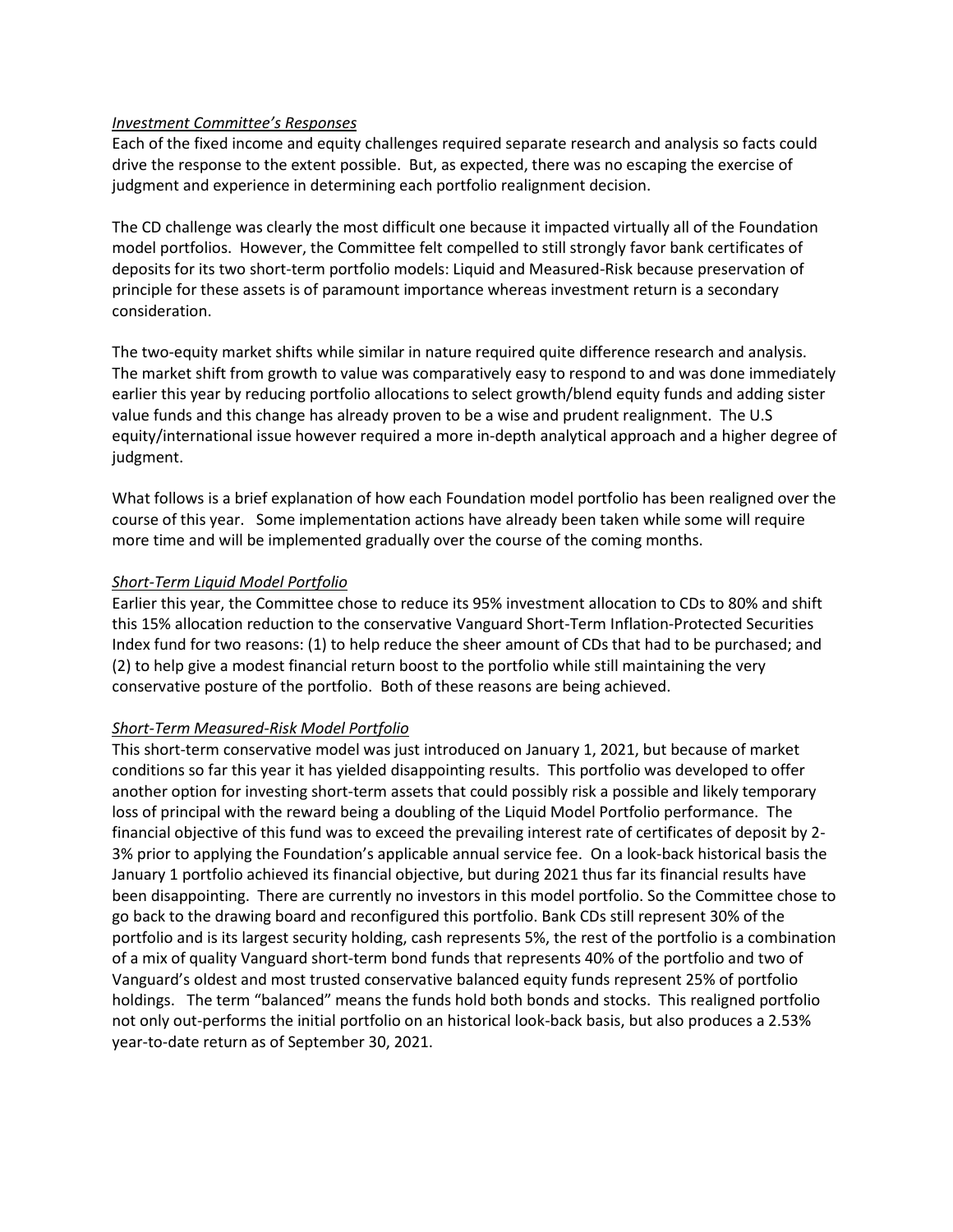### *Long-Term Model Portfolios*

The Foundation's three longer-term model portfolios (Conservative Growth, Active Growth, and Dynamic Growth) presented a more complicated challenge so their realignments are even more profound than for the short-term model portfolios. This has been a three-month project involving extensive research, risk and performance analysis. All of the proposed portfolio realignments continue to rely on quality Vanguard bond and equity mutual funds.

First, the Committee chose to replace CDs entirely in the fixed income portion of all three long-term model portfolios with a broad mix of varying duration Vanguard bond mutual funds with differing allocation mixes. The Committee believes these security selection changes will better reposition these portfolios longer-term and is more consistent with the long-term character of these portfolios. This realignment was just approved so its transition will be gradual as CDs expire and new money is invested.

The Committee also chose to increase the international equity exposure of all three long-term model portfolios. This change involved adjusting certain equity fund allocation mixes and replacing a global equity fund with two Vanguard international equity funds. Each long-term model portfolio has a different total international allocation target that also encompasses a determination of how much of the target is specific to China. The Committee intentionally chose a conservative approach in setting the initial international allocation targets. This conservatism was also applied to managing portfolio exposure to China specifically given its many political, social, regulatory and economic issues.

### *Long-Term Conservative Growth Model Portfolio*

This 60% Fixed Income/40% Equity portfolio now consists of 5% cash, 55% Vanguard bond mutual funds (6 funds) and a 40% mix of Vanguard indexed, managed, blended, growth, value and international equity mutual funds (12 funds). Had all of the realignments been made on January 1, 2021, they would have yielded a modestly higher year-to-date total portfolio return than the present model portfolio as of September 30. The international allocation target for this portfolio is 5.0% and China currently represents 0.25% of this target.

### *Long-Term Active Growth Model Portfolio*

This 40% Fixed Income/60% Equity portfolio now consists of 5% cash, 35% Vanguard bond mutual funds (6 funds), and a 60% mix of Vanguard indexed, managed, blended, growth, value and international equity mutual funds (13 funds). Again, had all of these realignments been made on January 1, 2021, they would have yielded a modestly higher year-to-date total portfolio return than the present model portfolio as of September 30. The international allocation target for this portfolio is 10.0% and China currently represents 0.91% of this target.

### *Long-Term Dynamic Growth Model Portfolio*

This 25% Fixed Income/75% Equity portfolio now consists of 2% cash, 23% Vanguard bond mutual funds (5 funds), and a 75% mix of Vanguard indexed, managed, blended, growth, value international and emerging markets equity mutual funds (11 funds). Once again, had all these realignments been made on January 1, 2021, they would have yielded a modestly higher total portfolio return than the present model portfolio as of September 30. The international allocation target for this portfolio is 18.0% and China currently represents 2.7% of this target.

The realigned fund composition for each Foundation short- and long-term model portfolio follows.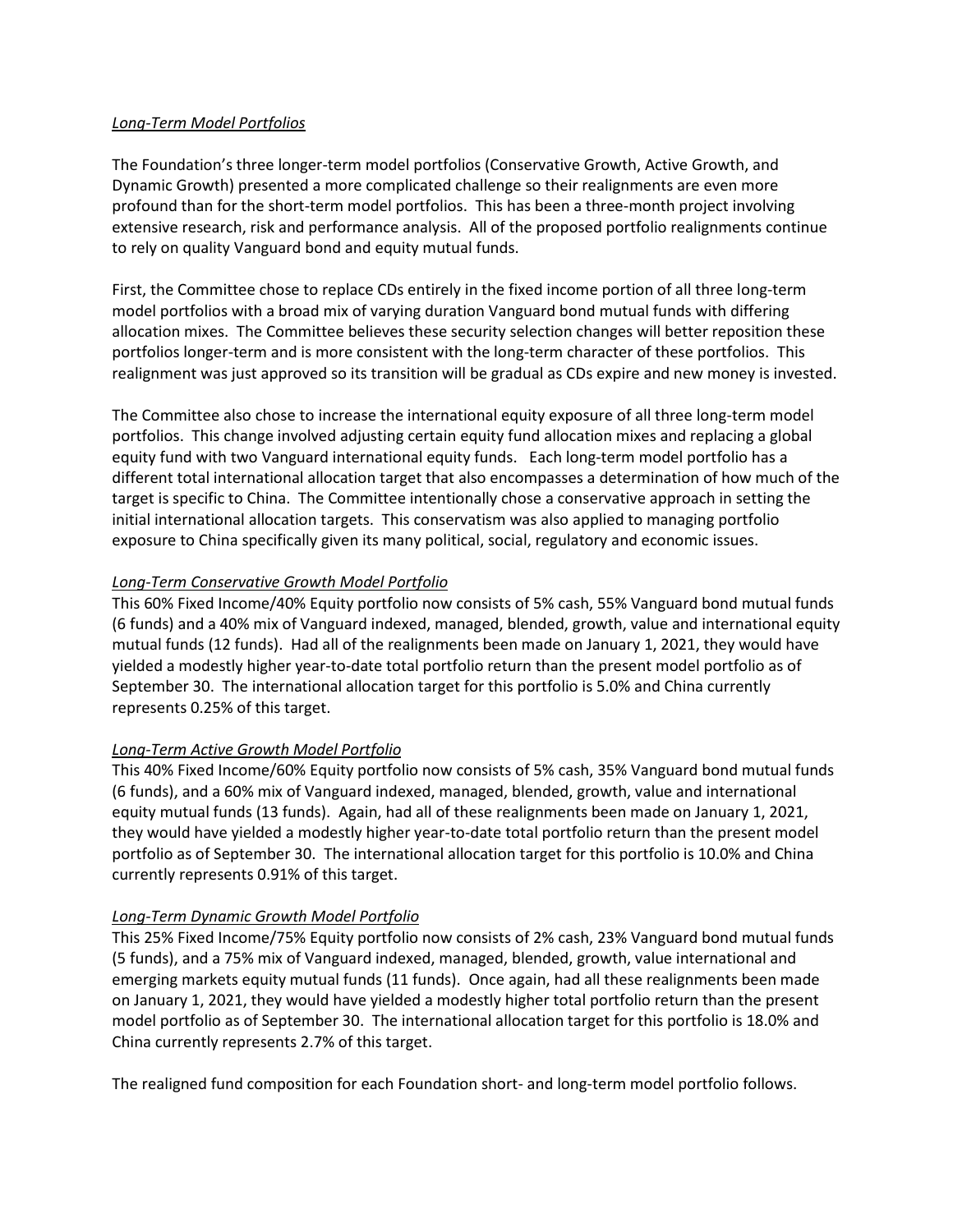### **SHORT-TERM LIQUID MODEL PORTFOLIO 10-28-21**

| Fixed Income:                                                                | % Total Portfolio |
|------------------------------------------------------------------------------|-------------------|
| Cash/Vanguard Federal Money Market Fund (VMFXX)                              | 5.00%             |
| Certificates of Deposit (CDs)                                                | 80.00%            |
| Vanguard Short-Term Inflation-Protected Securities Index Fund (VTAPX) 15.00% |                   |
| Total Fixed Income                                                           | 100.00%           |

### **SHORT-TERM MEASURED-RISK MODEL PORTFOLIO 10-28-21**

Fixed Income: % Total Portfolio

| Cash/Vanguard Federal Money Market Fund                                      |        |         |
|------------------------------------------------------------------------------|--------|---------|
| (VMFXX)<br>5.00%                                                             |        |         |
| Certificates of Deposit (CDs)                                                | 30.00% |         |
| Vanguard Ultra-Short-Term Bond Fund (VUSFX)                                  | 10.00% |         |
| Vanguard Short-Term Inflation-Protected Securities Index Fund (VTAPX) 10.00% |        |         |
| Vanguard Short-Term Federal Fund (VSGDX)                                     | 10.00% |         |
| Vanguard Short-Term Investment Grade Fund (VFSUX)                            | 10.00% |         |
| Vanguard Short-Term Treasury Index Fund (VSBSX)                              | 0.00%  |         |
| Vanguard Short-Term Bond Index Fund (VBIRX)                                  | 0.00%  |         |
| <b>Total Fixed Income</b>                                                    |        | 75.00%  |
| Equities:                                                                    |        |         |
| Vanguard Wellesley Income Fund (VWIAX)                                       | 15.00% |         |
| Vanguard Wellington Fund (VWENX)                                             | 10.00% |         |
| <b>Total Equities</b>                                                        |        | 25.00%  |
| <b>TOTAL PORTFOLIO</b>                                                       |        | 100.00% |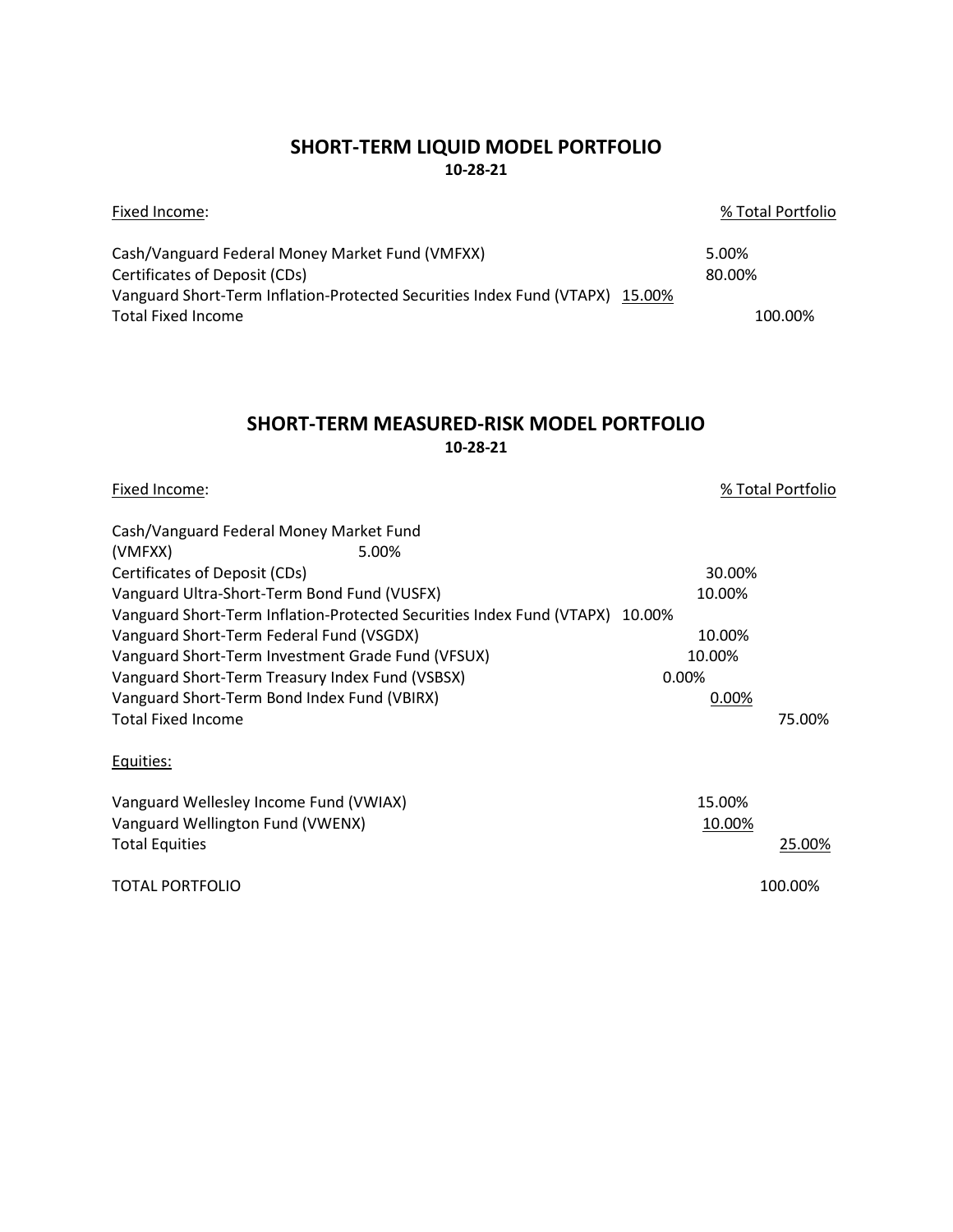# **LONG-TERM CONSERVATIVE GROWTH MODEL PORTFOLIO 10-28-21**

| Fixed Income:                                                                |        | % Total Portfolio |
|------------------------------------------------------------------------------|--------|-------------------|
| Cash/Vanguard Federal Money Market Fund (VMFXX)                              | 5.00%  |                   |
| Vanguard Short-Term Inflation-Protected Securities Index Fund (VTAPX) 10.00% |        |                   |
| Vanguard Short-Term Investment Grade Fund (VFSUX)                            | 9.60%  |                   |
| Vanguard Inflation-Protected Securities Fund (VAIPX)                         | 16.80% |                   |
| Vanguard Total Bond Market Index Fund (VBTLX)                                | 6.00%  |                   |
| Vanguard Intermediate-Term Bond Index Fund (VBILX)                           | 6.00%  |                   |
| Vanguard Core Bond Fund (VCOBX)                                              | 6.60%  |                   |
| <b>Total Fixed Income</b>                                                    |        | 60.00%            |
| Equities:                                                                    |        |                   |
| Vanguard 500 Index Fund                                                      |        |                   |
| (VFIAX)                                                                      | 14.00% |                   |
| Vanguard Mid-Cap Index Fund (VIMAX)                                          | 3.00%  |                   |
| Vanguard Mid-Cap Value Index Fund (VMVAX)                                    | 3.00%  |                   |
| Vanguard Small-Cap Index Fund (VSMAX)                                        |        | 3.00%             |
| Vanguard Small Cap Value Index Fund (VSIAX)                                  | 3.00%  |                   |
| Vanguard Total International Stock Index Fund (VTIAX)                        | 2.00%  |                   |
| Vanguard International Value Fund (VTRIX)                                    | 2.00%  |                   |
| Vanguard Wellington Fund (VWENX)                                             | 4.00%  |                   |
| Vanguard Windsor II Fund (VWNAX)                                             | 1.00%  |                   |
| Vanguard Dividend Appreciation Index Fund (VDADX)                            | 2.00%  |                   |
| Vanguard High Dividend Yield Index Fund (VHYAX)                              | 2.00%  |                   |
| Vanguard Growth Index Fund (VIGAX)                                           | 1.00%  |                   |
| Total                                                                        |        |                   |
| Equities                                                                     |        | 40.00%            |
| <b>TOTAL PORTFOLIO</b>                                                       |        | 100.00%           |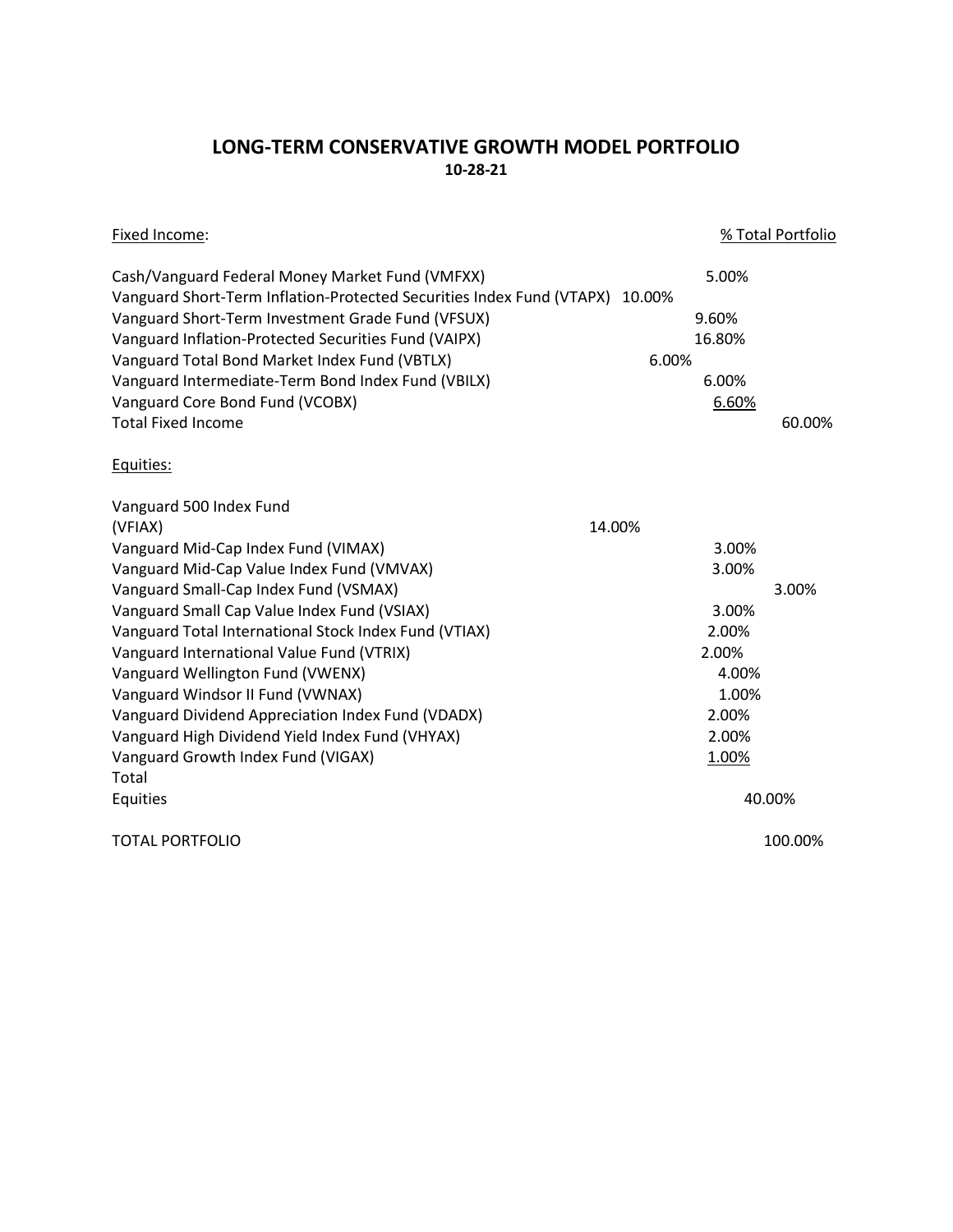# **LONG-TERM ACTIVE GROWTH MODEL PORTFOLIO 10-28-21**

| Fixed Income:                                                           |                | % Total Portfolio |
|-------------------------------------------------------------------------|----------------|-------------------|
| Cash/Vanguard Federal Money Market Fund (VMFXX)                         | 5.00%          |                   |
| Vanguard Short-Term Inflation-Protected Securities Index Fund (VTAPX)   | 4.00%          |                   |
| Vanguard Short-Term Investment Grade Fund (VFSUX)                       | 4.80%          |                   |
| Vanguard Inflation-Protected Securities Fund (VAIPX)                    | 9.00%<br>6.80% |                   |
| Vanguard Intermediate-Term Bond Index Fund (VBILX)                      |                |                   |
| Vanguard Core Bond Fund (VCOBX)                                         | 6.80%          |                   |
| Vanguard Long-Term Bond Index Fund (VBLAX)<br><b>Total Fixed Income</b> | 3.60%          | 40.00%            |
|                                                                         |                |                   |
| Equities:                                                               |                |                   |
| Vanguard 500 Index Fund                                                 |                |                   |
| 18.00%<br>(VFIAX)                                                       |                |                   |
| Vanguard Mid-Cap Index Fund (VIMAX)                                     | 4.50%          |                   |
| Vanguard Mid-Cap Value Index Fund (VMVAX)                               | 4.50%          |                   |
| Vanguard Small-Cap Index Fund (VSMAX)                                   |                | 4.50%             |
| Vanguard Small Cap Value Index Fund (VSIAX)                             | 4.50%          |                   |
| Vanguard Total International Stock Index Fund (VTIAX)                   | 5.55%          |                   |
| Vanguard International Value Fund (VTRIX)                               | 3.50%          |                   |
| Vanguard Wellington Fund (VWENX)                                        | 1.25%          |                   |
| Vanguard Windsor II Fund (VWNAX)                                        | 3.00%          |                   |
| Vanguard Dividend Growth Fund (VDIGX)                                   |                | 2.85%             |
| Vanguard High Dividend Yield Index Fund (VHYAX)                         | 2.85%          |                   |
| Vanguard Real Estate Index Fund (VGSLX)                                 | 3.00%          |                   |
| Vanguard Growth Index Fund (VIGAX)                                      | 2.00%          |                   |
| <b>Total Equities</b>                                                   |                | 60.00%            |
| <b>TOTAL PORTFOLIO</b>                                                  |                | 100.00%           |